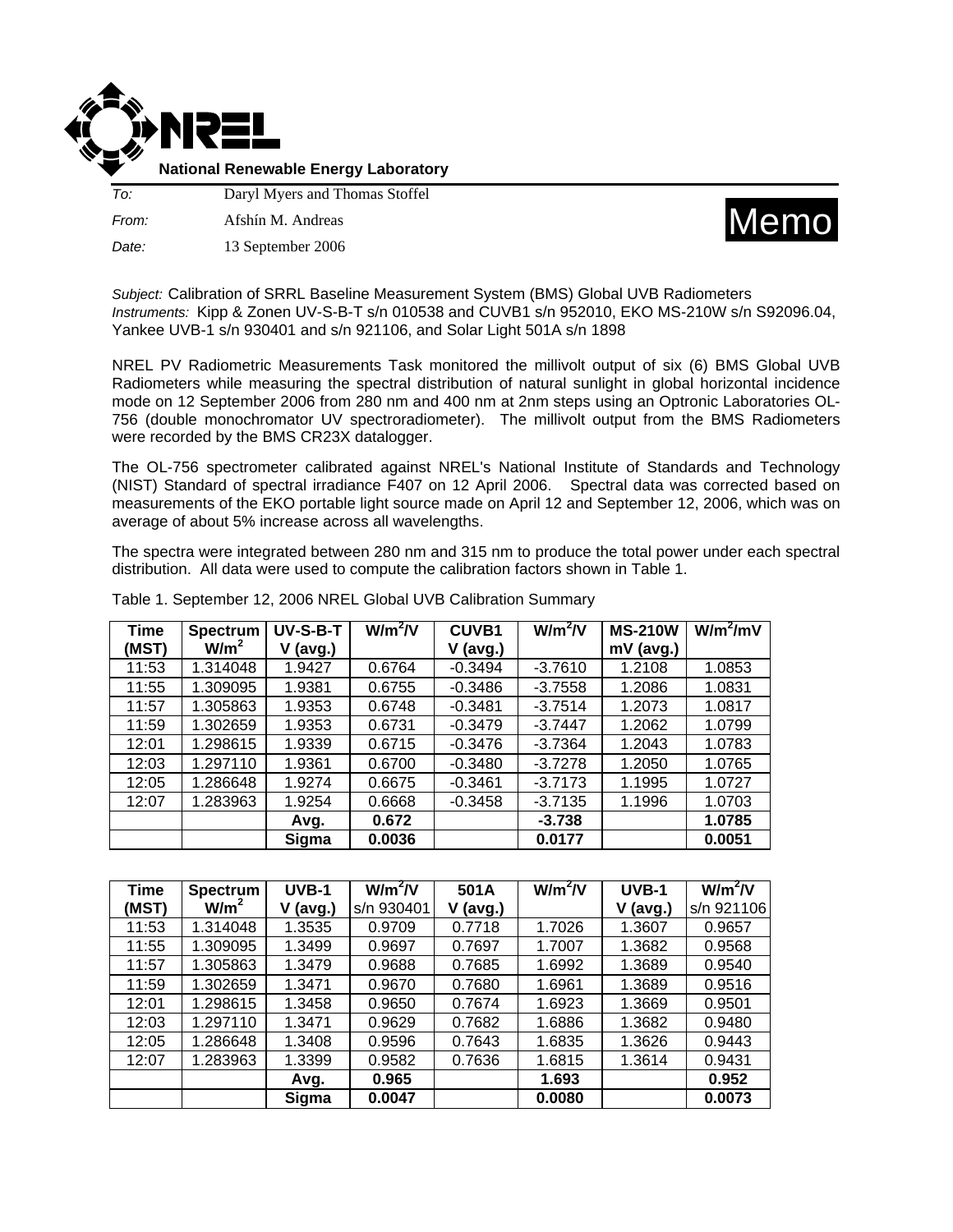The erythema response for the 501A was determined by multiplying the spectra from 280-400nm by the CIE 1987 Erythema Action Spectrum (shown in Figure 2) and then integrating under the entire curve to produce the total power under each spectral distribution. All data were used to compute the erythema calibration factors shown in Table 2.

| <b>Time</b><br>(MST) | <b>Erythema</b><br>Spectrum W/m <sup>2</sup> | Erythema<br><b>Spectrum</b><br><b>MED/Hr</b> | Erythema<br><b>Spectrum</b><br>Index | 501A<br>$V$ (avg.) | <b>Erythema</b><br><b>MED/Hr/V</b> | Erythema<br>Index/V |
|----------------------|----------------------------------------------|----------------------------------------------|--------------------------------------|--------------------|------------------------------------|---------------------|
| 11:53                | 0.17520                                      | 3.00518                                      | 7.00808                              | 0.77177            | 3.8939                             | 9.0805              |
| 11:55                | 0.17453                                      | 2.99360                                      | 6.98107                              | 0.76973            | 3.8892                             | 9.0695              |
| 11:57                | 0.17422                                      | 2.98826                                      | 6.96863                              | 0.76853            | 3.8883                             | 9.0675              |
| 11:59                | 0.17386                                      | 2.98220                                      | 6.95450                              | 0.76805            | 3.8828                             | 9.0548              |
| 12:01                | 0.17332                                      | 2.97287                                      | 6.93274                              | 0.76739            | 3.8740                             | 9.0342              |
| 12:03                | 0.17311                                      | 2.96925                                      | 6.92430                              | 0.76817            | 3.8654                             | 9.0140              |
| 12:05                | 0.17177                                      | 2.94635                                      | 6.87088                              | 0.76426            | 3.8551                             | 8.9902              |
| 12:07                | 0.17133                                      | 2.93881                                      | 6.85331                              | 0.76360            | 3.8486                             | 8.9750              |
|                      |                                              |                                              |                                      | Avg.               | 3.875                              | 9.036               |
|                      |                                              |                                              |                                      | Sigma              | 0.0168                             | 0.0392              |

Table 2. September 12, 2006 NREL Global Erythema Calibration Summary

Note: 1 MED/Hr = 0.0583 Erythema-W/m<sup>2</sup> and 1 Index = 0.025 Erythema-W/m<sup>2</sup>

## UNCERTAINTY

The estimated uncertainty in the OL-756 spectral irradiance calibration is ±4.0% from 300 nm to 400nm. The accuracy of the CR23X data logger was about 0.8%. Estimated uncertainty in the derived calibration factor is ±4.8% (limit of error). Spectral data is provided below.

**Figure 1**. Measured Spectral Distributions indicated by OL-756 UV Spectroradiometer 12 Sept 2006



## **OL756 Global Horizontal Spectra and UVB Normalized Spectral Responses**